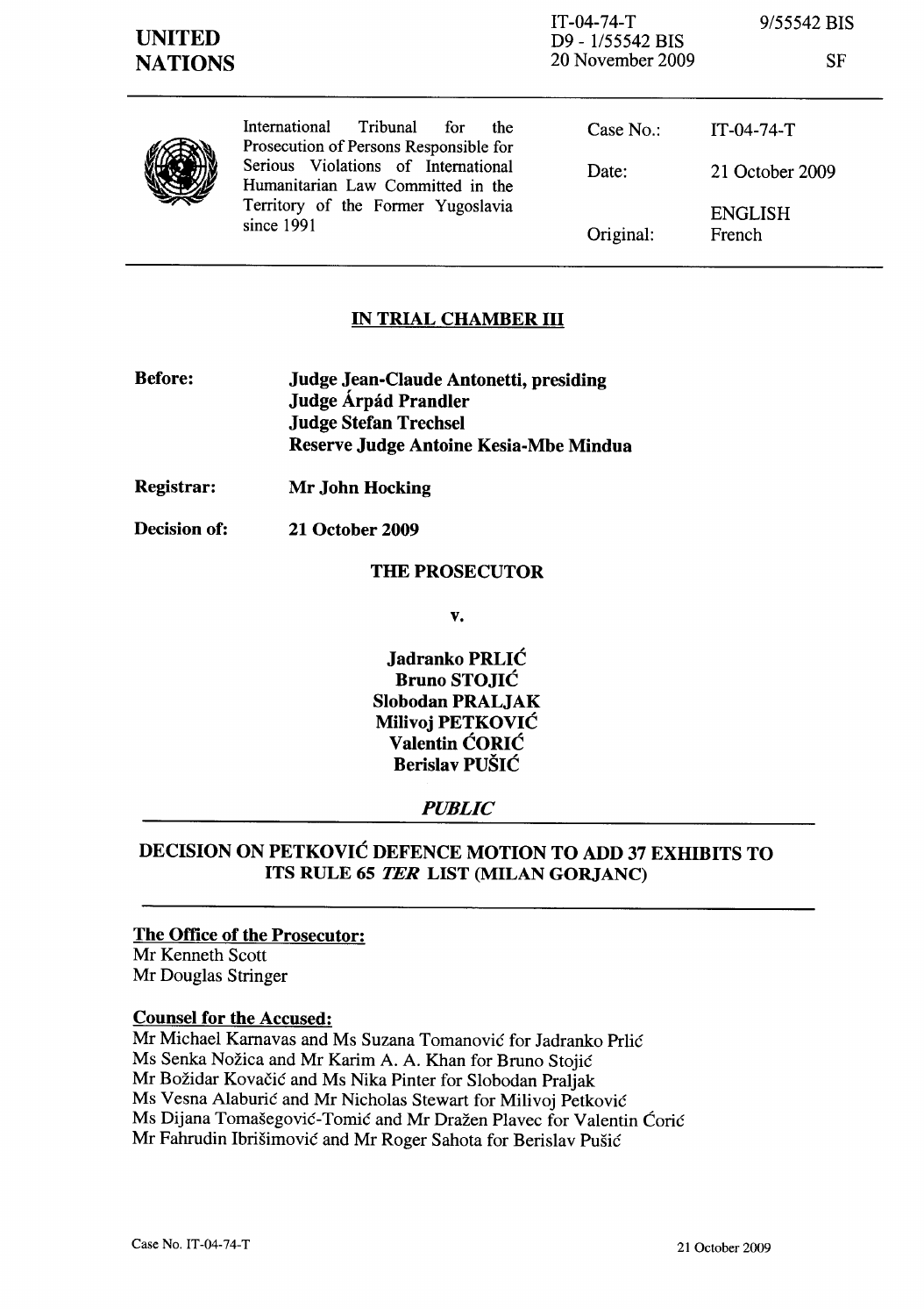**TRIAL CHAMBER III** ("Chamber") of the International Tribunal for the Prosecution of Persons Responsible for Serious Violations of International Humanitarian Law Committed in the Territory of the Former Yugoslavia since 1991 ("Tribunal"),

**SEIZED** of the "Motion of Milivoj Petkovic to Amend his Rule 65 *ter* (G) (ii) List of Exhibits filed 31 March 2208 by Adding Items Referred to in the Expert Report of Milan Oorjanc", publicly filed by the Counsel for Milivoj Petkovic ("Petkovic Defence") on 7 October 2009 ("Motion"), in which the Petkovic Defence requests that the Chamber authorise the addition of 37 documents ("Proposed Exhibits")<sup>1</sup> to the list of exhibits filed under Rule 65 *ter* of the Rules of Procedure and Evidence ("65 *ter*  List", "Rules"), all listed in the Annex attached to the Motion,

**NOTING** the electronic mail from the Chamber dated 7 October 2009 in which it invites the parties to present any responses to the Motion by 14 October 2009 at the latest,

**NOTING** the "Prosecution's Response to the 'Motion of Milivoj Petkovic to Amend His Rule 65 *ter* (G) (ii) List of Exhibits Filed 31 March 2008 by Adding Items Referred to in the Expert Report of Milan Oorjanc"', publicly filed by the Office of the Prosecutor ("Prosecution") on 14 October 2009 ("Response"), in which the Prosecution says that in the spirit of fair play, and after much soul-searching and despite the comments made in court on 10 September 2009 by the Petkovic Defence, $2$ it does not oppose the Motion, while reserving the rights to object to the admission into evidence of the Proposed Exhibits,<sup>3</sup>

**NOTING** the "Petkovic Defence Notice Concerning Prosecution's Supportive Response of 14 October 2009" filed publicly by the Petkovic Defence on 15 October

<sup>1</sup> ID 01236, ID 01240, 2D 01379, 2D 01389, 4D 01240, 4D 01330, 4D 01461, 4D 01470, 4D 01471, 4D 01472, 4D 01473, 4D 01474, 4D 01475, 4D 01476, 4D 01477, 4D 01478, 4D 01479, 4D 01481, 4D 01482, 4D 01483, 4D 01484, 4D 01485, 4D 01486, 4D 01487, 4D 01488, 4D 01489, 4D 01490, 4D 01491, 4D 01492, 4D 01493, 4D 01494, 4D 01727, 4D 01730, IC 01005, IC 01006, P 02231 and P 08632.

 $2$  Response, para. 2 citing the transcript of 10 September 2009, pp. 44704 and 44705.

<sup>3</sup> Response, paras 3 and 4.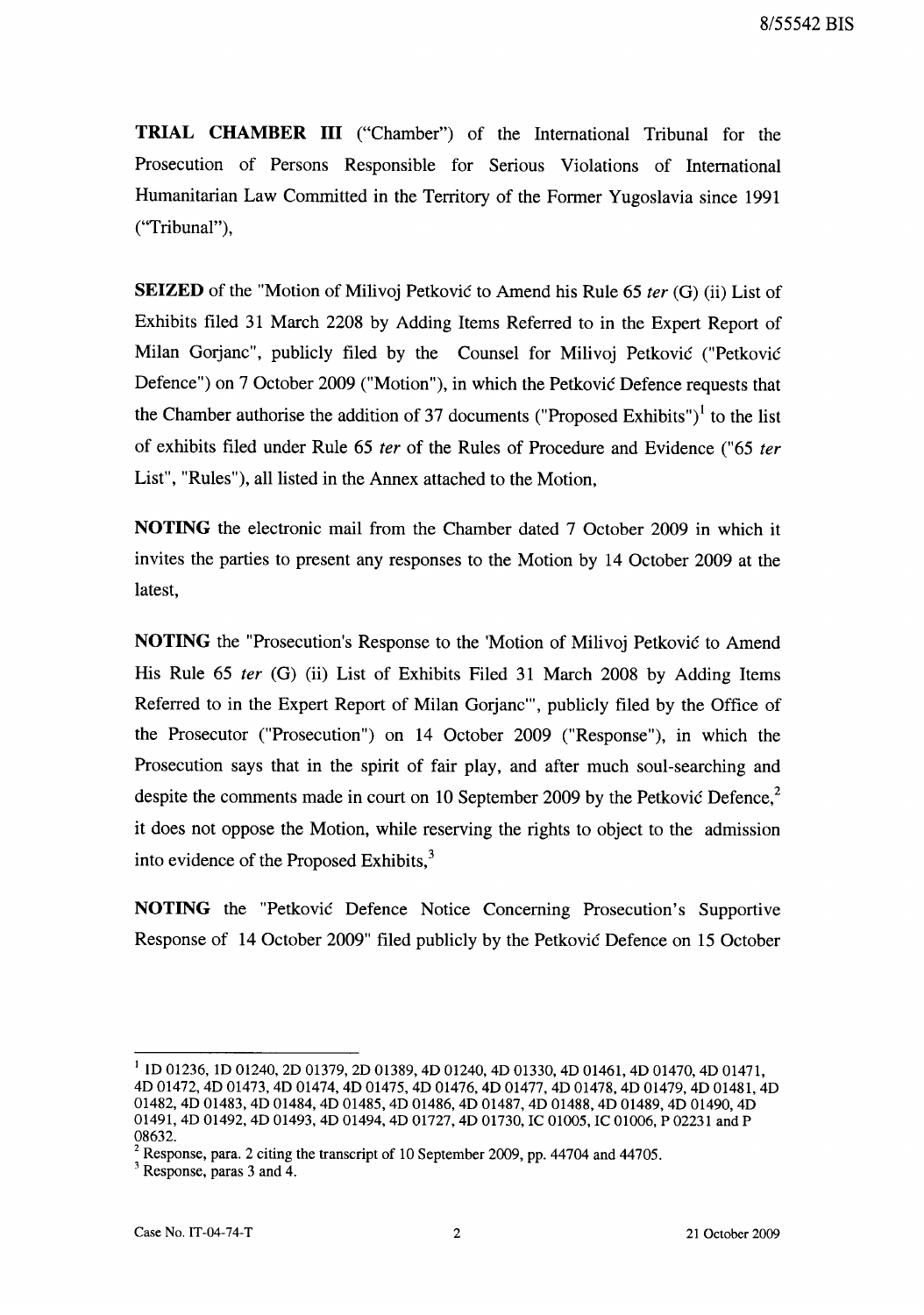2009 ("Notice"), in which it takes note of the Prosecution's readiness not to object to the Motion and regrets that some of its remarks upset the Prosecution, <sup>4</sup>

**CONSIDERING** that the other parties have not filed any response to the Motion,

**CONSIDERING** first of all that the Petkovic Defence submits that the Proposed Exhibits were used by the expert witness Milan Gorjanc ("Witness"), who is scheduled to testify from 26 October 2009 to 5 November 2009, in the preparation of his report "The Doctrine of All-people's Defence and Other Military Topics Relevant for Military Actions in Bosnia and Herzegovina" ("Expert Report") and that the said Proposed Exhibits therefore should be admitted to the 65 *ter* List,<sup>5</sup>

**CONSIDERING** that the Petkovic Defence also claims that the Proposed Exhibits *prima facie* have a degree of probative value and a degree of relevance with regard to the presentation of the Defence case of the Accused Milivoj Petković,<sup>6</sup>

**CONSIDERING** that the Petkovic Defence furthermore notes that it was not able to add the Proposed Exhibits to the 65 *ter* List filed on 31 March 2008, because it was only when the Witness examined the 65 *ter* List that this became necessary,<sup>7</sup>

**CONSIDERING** that the Petkovic Defence moreover notes that it is in the interest of justice to allow the Proposed Exhibits to be added to the 65 *ter* List to the extent that the Witness concluded that the Proposed Exhibits in question were relevant and were linked to his testimony, $\delta$ 

**CONSIDERING,** finally, that the Petkovic Defence submits that adding the Proposed Exhibits to the 65 *ter* List would not cause the Prosecution any prejudice to the extent that 1) the Witness testimony will start on 26 October 2009 and 2) the examination of the Proposed Exhibits (including public documents, military maps, short extracts, military reports and orders) is not of a nature to burden considerably the work of the Prosecution with regard to the testimony of the said Witness,<sup>9</sup>

 $<sup>4</sup>$  Notice, paras. 2 and 3.</sup>

<sup>5</sup> Motion, paras 2 and 3.

<sup>6</sup> Motion, para. 8.

<sup>7</sup> Motion, para. 9.

<sup>8</sup> Motion, para. 9.

 $<sup>9</sup>$  Motion, paras 10, 11 and 12.</sup>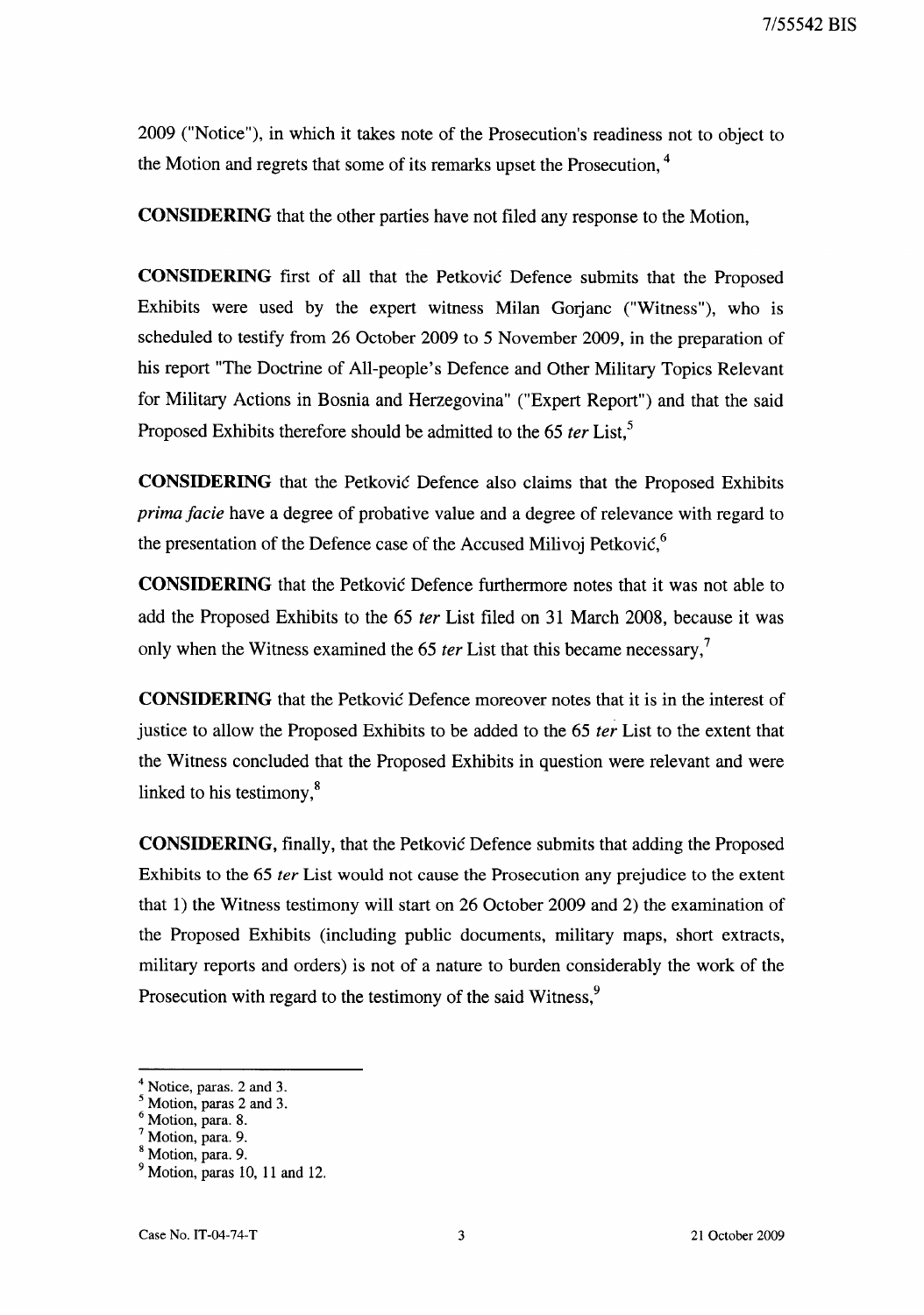CONSIDERING that the Chamber considers that the Proposed Exhibits have already been uploaded on to the E-court system, a source of confusion both for the Parties and for the Chamber; that the Chamber draws the attention of the Petkovic Defence, as well as of the other parties in the trial, that they should not upload on to the E-court system documents that have not been included on the 65 ter Lists and to provide in future, when requesting the addition of exhibits to the 65 *ter* List, the original and the translated documents exclusively on a CD,

CONSIDERING that, on the merits of the Motion, the Chamber recalls that in order to consider favourably a request to add exhibits to the 65 *ter* List, these exhibits must be submitted to the Parties sufficiently in advance of them being put to the witness at the trial in order not to hinder the preparation of their cross-examination,

CONSIDERING that the Chamber also recalls the "Decision Adopting Guidelines for the Presentation of Defence Evidence" rendered on 24 April 2008 ("Decision of 24 April 2008") and more specifically Guideline 8 which stipulates that in order to consider favourably a request to add exhibits to the 65 fer List, the Parties concerned must file, prior to the appearance of the witness to whom they want to put these exhibits, a motion with the Chamber to add this or other exhibits to the 65 *ter* (G) List, to show the essential nature of the exhibit or exhibits to the case and the reasons why it or they are not on the list filed pursuant to Rule  $65$  *ter*  $(G)$  of the Rules,

CONSIDERING, moreover, during a request to add an exhibit to the 65 fer List, that the Chamber always starts with a prima facie evaluation of the reliability, relevance and probative value of the documents that are presented,

CONSIDERING, first that the Chamber finds that, prima facie, Proposed Exhibit P 02231 does not guarantee sufficient reliability to the extent that it is an almost illegible manuscript that has neither stamp, signature nor official heading,

CONSIDERING, second, that the Chamber considers that the English translations of Proposed Exhibits 4D 01470,<sup>10</sup> 4D 01471<sup>11</sup> and 4D01472<sup>12</sup> do not correspond to the

 $10$  It is worthy of note that the original has 36 pages, while the translation has 136 pages and the original has a heading that has not been reproduced in the translation.

<sup>&</sup>lt;sup>11</sup> The original Proposed Exhibit has 22 pages, while the translation only has three.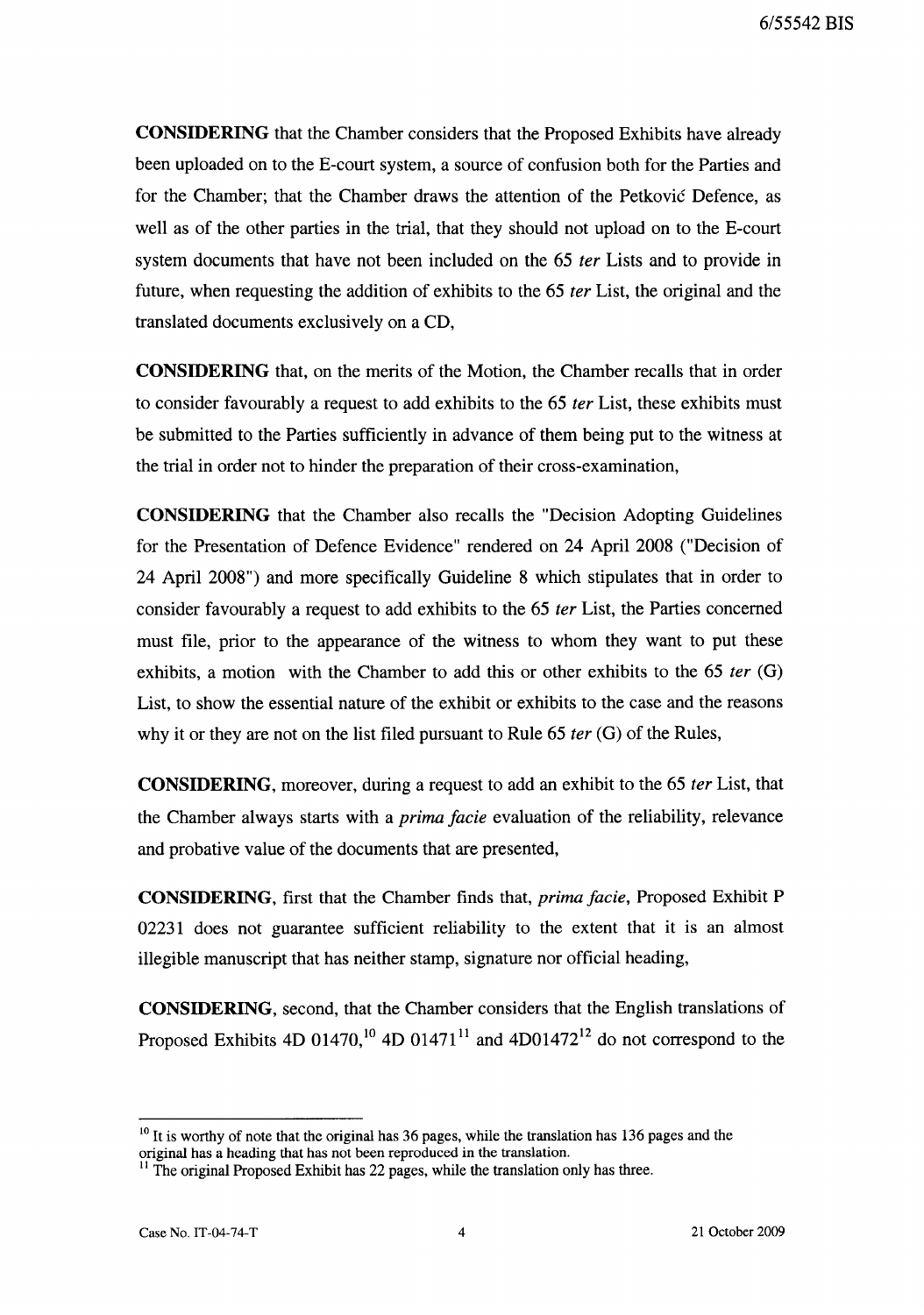original documents in BCS and that, for this reason and *prima jacie,* do not guarantee sufficient reliability,

**CONSIDERING** that as a result the Chamber finds that Proposed Exhibits 4D 01470, 4D 01471, 4D 01472 and P 02231 do not guarantee sufficient reliability to warrant adding them to the 65 *fer* List,

**CONSIDERING** that with regard to the other Proposed Exhibits and primarily Proposed Exhibits 4D 01482, 4D 01483, 4D 01484, 4D 01485, 4D 01486 and 4D 01491, the Chamber agrees to add them at this stage to the 65 *ter* List as they are *prima jacie* relevant, reliable and have a degree of probative value, but wishes to draw the attention of the Petkovic Defence to the need to examine the Witness, during his testimony, on these Proposed Exhibits in order to establish their authenticity, probative value and reliability, in the event of any request for admission,

**CONSIDERING** that, with regard Proposed Exhibit 4D 01479, if the Chamber allows the Petkovic Defence to add it to the 65 *ter* List because it is *prima jacie*  reliable, relevant and has a degree of probative value, it does so subject to the Defence uploading the cover page of the Proposed Exhibit on to the E-court system, pursuant to the Decision of 24 April 2008 and, more specifically, to Guideline  $8$ ,  $^{13}$ 

**CONSIDERING** that the Chamber finds, moreover, that with the exception of the Proposed Exhibits whose addition to 65 *ter* List it does not approve, the citing of all Proposed Exhibits in the Expert Report that was disclosed to the other parties on 2 September 2009 renders it necessary to add them to the 65 *ter* List,

**CONSIDERING,** finally, that the Chamber finds that none of the other parties claims any prejudice resulting from this addition, that the Proposed Exhibits 14 are *prima jacie* 

<sup>&</sup>lt;sup>12</sup> The Chamber finds that the heading of the original does not correspond to the heading reproduced in the translation and that numerous articles were not translated (see for example page 57 of the English Proposed Exhibit which mentions "Missing articles 155 to 532").

Decision of 24 April 2008, para. 30.

<sup>14</sup> ID 01236, ID 01240, 2D 01379, 2D 01389, 4D 01240, 4D 01330, 4D 01461, 4D 01473, 4D 01474, 4D 01475, 4D 01476, 4D 01477, 4D 01478, 4D 01479, 4D 01481, 4D 01482, 4D 01483, 4D 01484, 4D 01485, 4D 01486, 4D 01487, 4D 01488, 4D 01489, 4D 01490, 4D 01491, 4D 01492, 4D 01493, 4D 01494, 4D 01727, 4D 01730, IC 01005, IC 01006 and P 08632.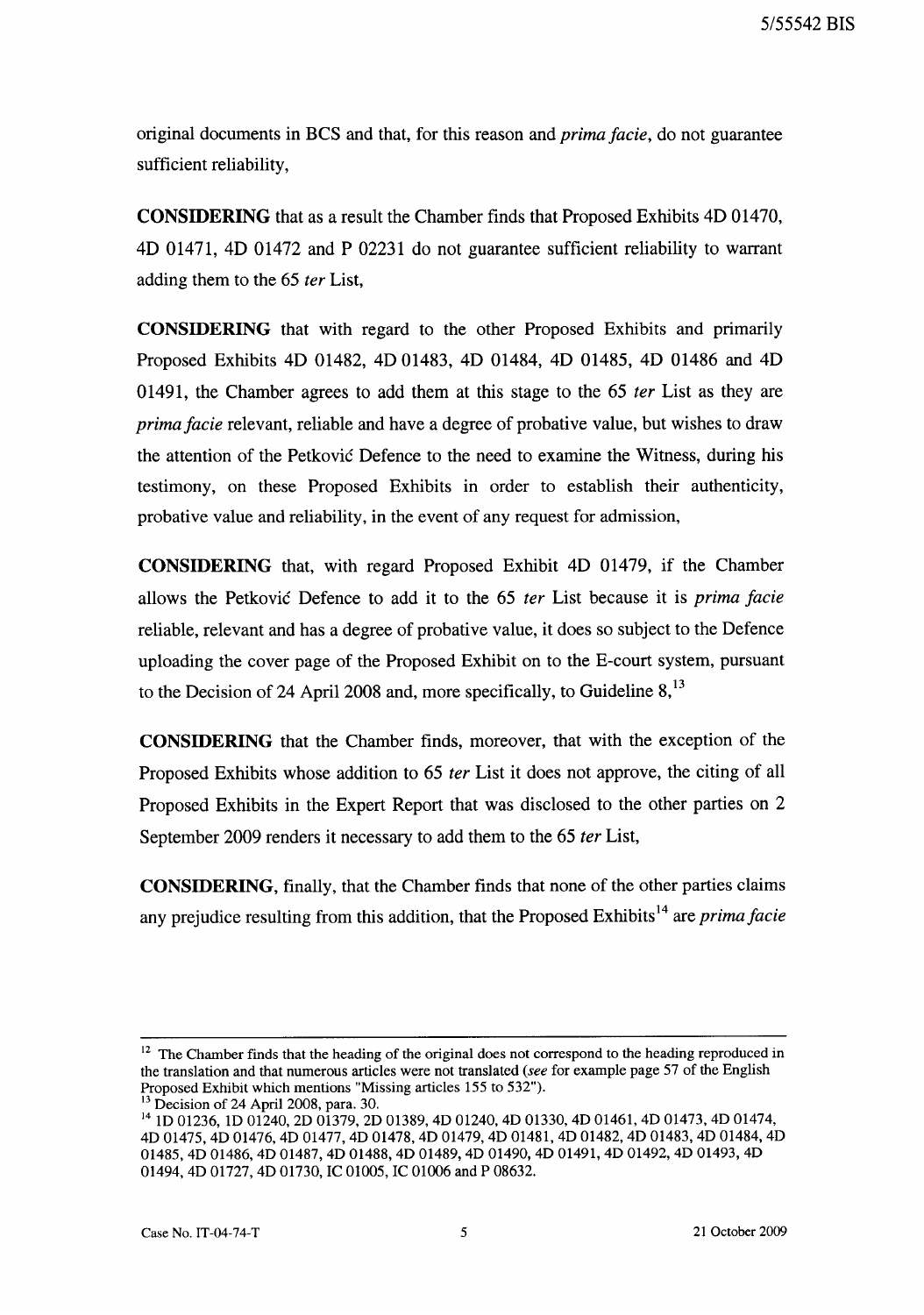4/55542 BIS

reliable, relevant and have a degree of probative value and that it is in the interest of justice to add them 15 to the 65 *ter* List,

CONSIDERING that, consequently, the Chamber decides to grant the Motion partially and authorises the Petkovic Defence to add Exhibits ID 01236, ID 01240, 2D 01379, 2D 01389, 4D 01240, 4D 01330, 4D 01461, 4D 01473, 4D 01474, 4D 01475, 4D 01476, 4D 01477, 4D 01478, 4D 01479, 4D 01481, 4D 01482, 4D 01483, 4D 01484, 4D 01485, 4D 01486, 4D 01487, 4D 01488, 4D 01489, 4D 01490, 4D 01491, 4D 01492, 4D 01493, 4D 01494, 4D 01727, 4D 01730, IC 01005, IC 01006 and P 08632 to the 65 *ter* List.

#### FOR THE FOREGOING REASONS,

PURSUANT TO Rules 54, 65 *ter* and 89 (C) of the Rules,

## PARTIALLY GRANTS the Motion,

ORDERS the Petkovic Defence to upload on to the E-court system the cover page of Proposed Exhibit 4D 01479,

AUTHORISES the addition of Proposed Exhibits ID 01236, ID 01240, 2D 01379, 2D 01389, 4D 01240, 4D 01330, 4D 01461, 4D 01473, 4D 01474, 4D 01475, 4D 01476, 4D 01477, 4D 01478, 4D 01479, 4D 01481, 4D 01482, 4D 01483, 4D 01484, 4D 01485, 4D 01486, 4D 01487, 4D 01488, 4D 01489, 4D 01490, 4D 01491, 4D 01492, 4D 01493, 4D 01494, 4D 01727, 4D 01730, IC 01005, IC 01006 and P 08632 to the 65 *ter* List of the Petkovic Defence,

## AND,

REJECTS BY A MAJORITY the request to add Proposed Exhibits 4D 01470, 4D 01471, 4D 01472 and P 02231 to the 65 *ter* List of the Petkovic Defence,

<sup>15</sup> ID 01236, ID 01240, 2D 01379, 2D 01389, 4D 01240, 4D 01330, 4D 01461, 4D 01473, 4D 01474, 4D 01475, 4D 01476, 4D 01477, 4D 01478, 4D 01479, 4D 01481, 4D 01482, 4D 01483, 4D 01484, 4D 01485, 4D 01486, 4D 01487, 4D 01488, 4D 01489, 4D 01490, 4D 01491, 4D 01492, 4D 01493, 4D 01494, 4D 01727, 4D 01730, IC 01005, IC 01006 and P 08632.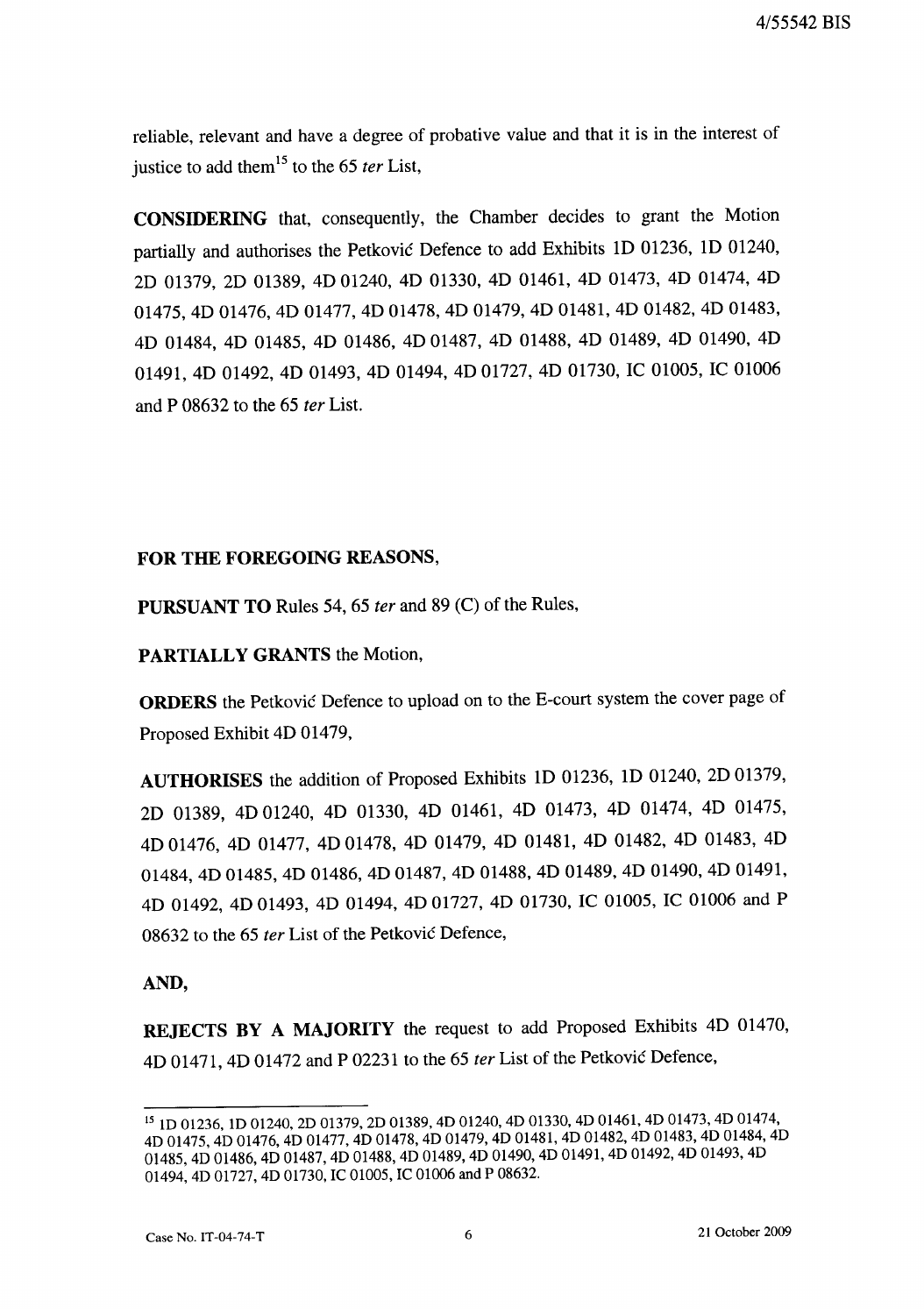3/55542 BIS

**Presiding Judge Jean-Claude Antonetti encloses a dissenting opinion to this Decision.** 

Done in English and in French, the French version being authoritative.

*/signed/* 

Jean-Claude Antonetti Presiding Judge

Done this twenty-first October 2009 At The Hague The Netherlands

## **[Seal of the Tribunal]**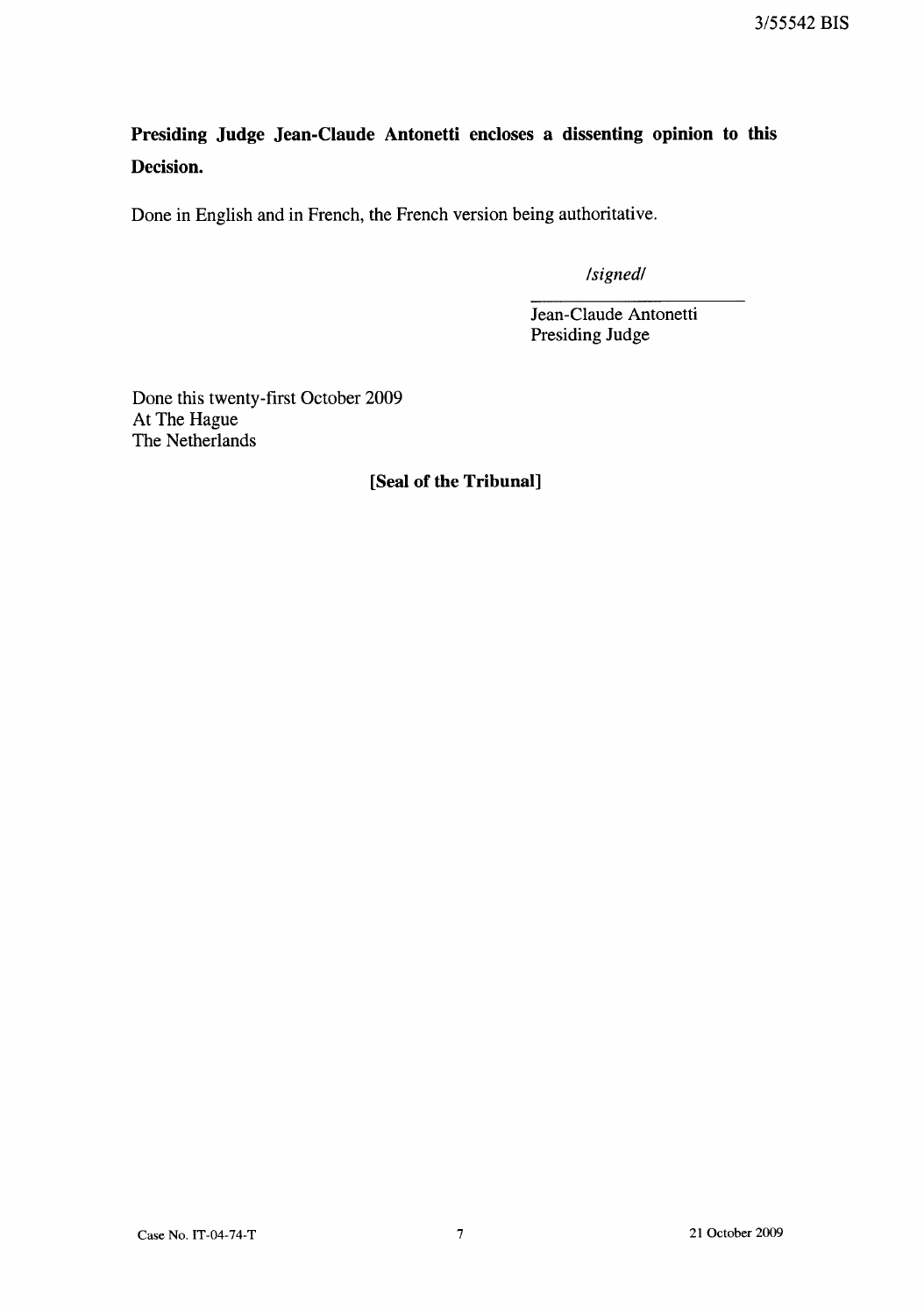## **The Dissenting Opinion of the Presiding Judge Jean-Claude Antonetti**

Concerning the documents published in official gazettes in fonner Yugoslavia, these documents need to be translated into **English** or into **French** (the two working languages of the Tribunal).

Since this concerns relevant documents (legal texts) that have a degree of probative value, they should already have been given an MFI number at the point of admission and consequently should now be added provisionally to the 65 *ter* List.

Concerning document no. P02231 whose **authentic nature** is doubted by the majority of the Trial Chamber, I find that **at this** stage the Trial Chamber is not in the position to assess whether this document is fake or whether it has sufficient indicia of reliability.

The hearing will allow it to appreciate more clearly, if need be, the point of view of the Expert Witness on the merits of the document.

If after the hearing neither party (and notably the Prosecution) objects to the admission of this document, I do not see why it should not be added at this stage to the 65 *ter* List.

Furthennore, I notice that these documents were definitely admitted in other cases in view of their contents.

It is up to the Defence to do their work and ask for official translations for these documents. It would be paradoxical to conclude that after so many years of our Tribunal's work, documents of this nature have not been used in cases.

If for reasons related to the Defence, it does not do its work properly, it is up to the Chamber to recall the order, since an accused should not suffer any prejudice because his attorney has not done his work, and in this type of situation it is up to the Judges to intervene by giving a provisional number to this document.